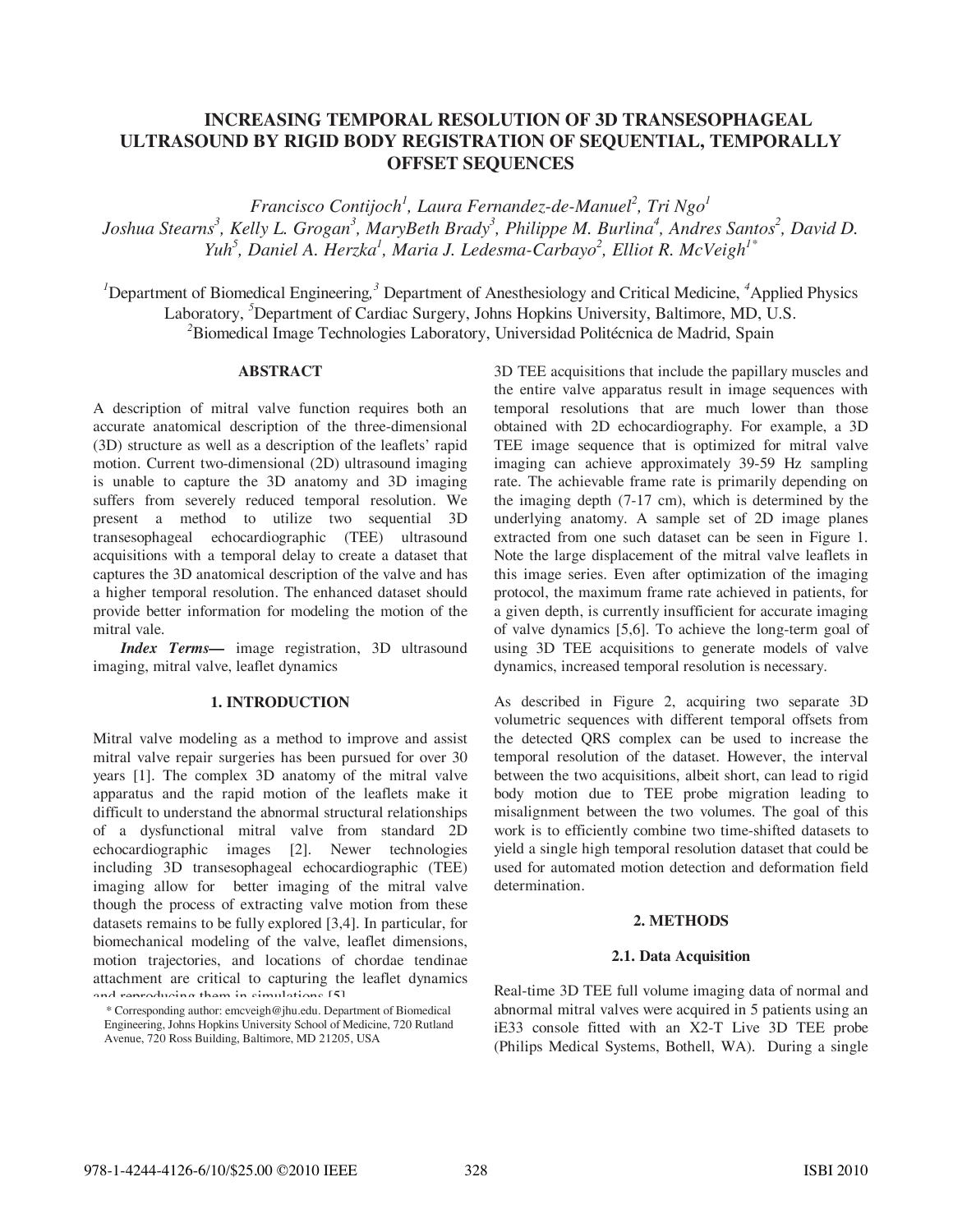

**Figure 1: 2D cross-sections through the mitral valve during valve opening. The trace demonstrates 3 temporally contiguous frames obtained from a single 3D TEE acquisition.** 

breath hold two separate sequences were acquired, each lasting 7 heartbeats. For a single 3D acquisition, the iE33console partitions the scan into 7 spatial segments, each spanning a single beat but reconstructed into a single volume. The consecutive acquisitions were obtained and temporally offset from the detected R-peak. The second sequence trigger was delayed by approximately one half of the frame duration (10 ms) and the frame rate and all other imaging parameters were maintained to ensure maximal similarity to the first sequence. Accurate reconstruction of each individual 3D dataset was confirmed visually to avoid "stitching" artifacts that sometimes result when inter-beat physiological changes occur within the 7 heartbeat acquisitions. The time between the start of the two separate acquisitions was <30 seconds to minimize physiological parameter variations. Of the 5 patients investigated, 3 had normal valve function and two were imaged prior to valve repair surgery.

# **2.2. Rigid Registration**

The differences between the two temporally offset volumetric sequences are assumed to originate from rotation and/or translations of the TEE probe during the interval between acquisitions (~10-15 seconds). Therefore,



**Figure 2: Two temporally offset TEE volumetric sequences are acquired. Though the two 3D sequences are acquired within the same breath-hold, motion may still be an issue. A cross correlation driven 3D rigidbody registration is used to combine the two sequences and a Fourier-based metric is used to determine quality of the inter-sequence registration.** 

to correctly merge the two volumetric sequences motion, a 3D rigid registration process was implemented to align the sequences (Figure 2).

### *2.2.1. Selection of the Registration Volumes*

To apply a single rigid body transformation to the entire test sequence, the most appropriate time points for a 3D single volume-to-volume registration process must be determined. The test sequence was manually divided into four periods of interest: ventricular filing and atrial contraction, isovolumic contraction, ejection, and isovolumic relaxation [7]. The mitral valve is closed during isovolumic phases, making registration of the mitral valve structure more likely to succeed during these periods. Cross correlation (CC) metric is calculated for temporally adjacent frames of the interleaved sequence to select the reference volume in the first acquisition as well as its corresponding counterpart in the second acquisition. The two volumes with the highest CC value were utilized for the registration processes. Cross correlation was implemented because of its simplicity, quick computation, and popularity in monomodal image registration [8,9].

### *2.2.2. Manual Registration*

3D manual registration was performed by displaying crosssections of the two volumes chosen through the initial calculation of CC metric evaluation utilizing a laboratory tool. User identified points of interest were utilized to define a translation/rotation which was performed sequentially [10]. Manual registration was repeated until the user was unable to define points that were misaligned on the cross-sections viewed.

#### *2.2.3. Registration using Cross Correlation*

A 3D rigid registration algorithm was applied to the volumes determined from the metric evaluation. The rigid registration algorithm used the CC similarity measure calculated on an area slightly larger than the mitral valve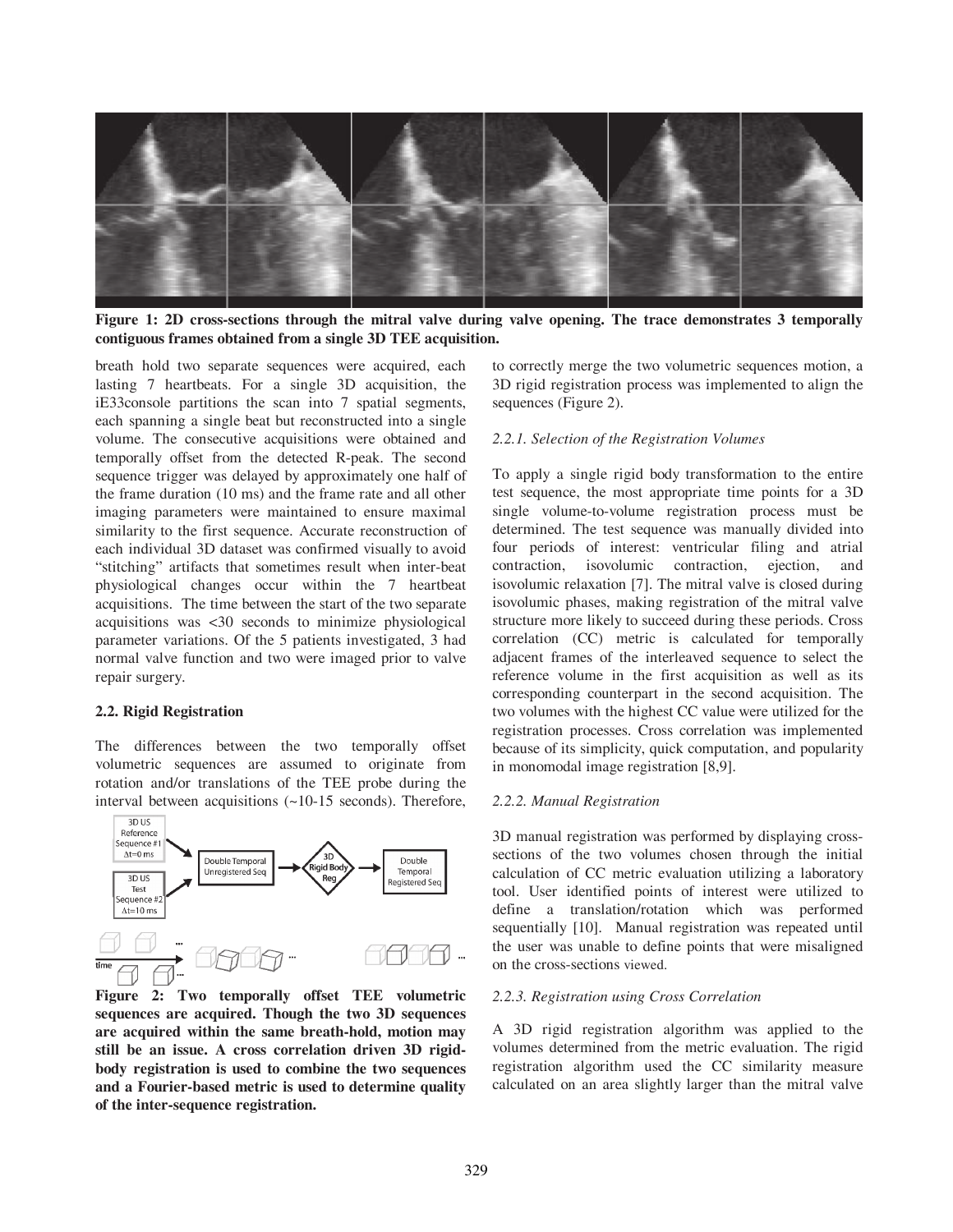

**Figure 3: Maximum Cross Correlation Score of mitral valve apparatus with neighboring frames of the unregistered interleaved sequence for Patient 1. Segments of the cardiac cycle that are physiologically more favorable for registration are shown in light gray and include isovolumic contraction or relaxation. Dark gray sections indicate frames occurring during ventricular filing or ejection.** 

apparatus to prevent the rest of the ventricle from skewing the registration results. The process was optimized by a regular step gradient descent method and the rotation center was selected as the location of the ultrasound probe. The registration algorithm has been implemented in C++ within the framework provided by Insight Segmentation and Registration Toolkit (ITK) [11]. The resulting rigid transformation between the frames was then applied to all the remaining frames of the test sequence.

#### *2.2.3. Registration Evaluation*

The success of the registrations was evaluated based on both visual alignment of key structures as well as *fmax*, which was used to quantify the apparent frame-to-frame oscillations and is defined as:

$$
f_{\text{max}} = \frac{1}{N_{pixels}} \sum_{i}^{N_{pixels}} |F(i, u_{\text{max}})|
$$
  
where  

$$
F(i, u) = \mathcal{F}\left\{I(x_i, y_i, z_i; t)\right\}|_{u_{\text{max}}}
$$

where  $N_{pixels}$  is the number of pixels in the volume around the mitral valve and  $u_{\text{max}}$  is the maximum frequency of the Fourier Transform of the pixel intensity value *I* at pixel  $(x_i, y_i, z_i)$  over time. An increase CC score after frame-toframe 3D registration does not guarantee that the features will align through the sequence of volumes. Therefore,  $f_{max}$ is utilized to quantify the amount of oscillation in intensity at the highest frequency.



Figure 4: Comparison of  $f_{\text{max}}$  for the registration of each **of** *N=5* **patients (top). The original (black), manually registered (light gray), and CC driven registered (dark grey) datasets are shown in comparison to a single, noninterleaved dataset which represents the component of motion at the highest frequencies found inherently in the data.** 

### **3. RESULTS**

#### *3.1. Selection of Registration Frames*

Figure 3 demonstrates the results of the selection of frames based on both the cardiac cycle and the CC metric score for one subject. The best score within the appropriate physiological window (shown in light gray) occurred in the latter stages of relaxation.

### 3.2. *Registration Results Scoring*

Figure 4 (top) shows *fmax* after manual and CC driven registration for all patients. The *fmax* of a single acquisition sequence is included to show the relative amount of high frequency motion found in a single dataset. By definition, a single volume fails to capture the high frequency motion of interest, implying that *fmax* for a single dataset is not an exact estimate of the frequency content of an ideal interleaved dataset. In most cases, the original dataset composed of two interleaved acquisitions (black) is misaligned. Manual registration improves the results in some cases (light gray) and CC driven registration improves the registration results in all cases except patient 4 (dark gray). Figure 5 illustrates the results of registration for patient 1. As the *fmax* score indicated in Figure 4, the initial interleaved dataset suffers from a large misalignment. However, as is predicted by the *fmax* score, the CC based registration mechanisms align the images. On average the volumes had displacements of 0.06 mm  $\pm$  0.11  $(\text{range } 0.05 - 0.42), 0.41 \text{ mm } \pm 0.75 \text{ (range } 0.00 - 1.75),$ 0.03 mm  $\pm$  0.05 (range 0.00 – 0.12), for the X, Y, and, Z axes, respectively. Also, the volumes were found to have